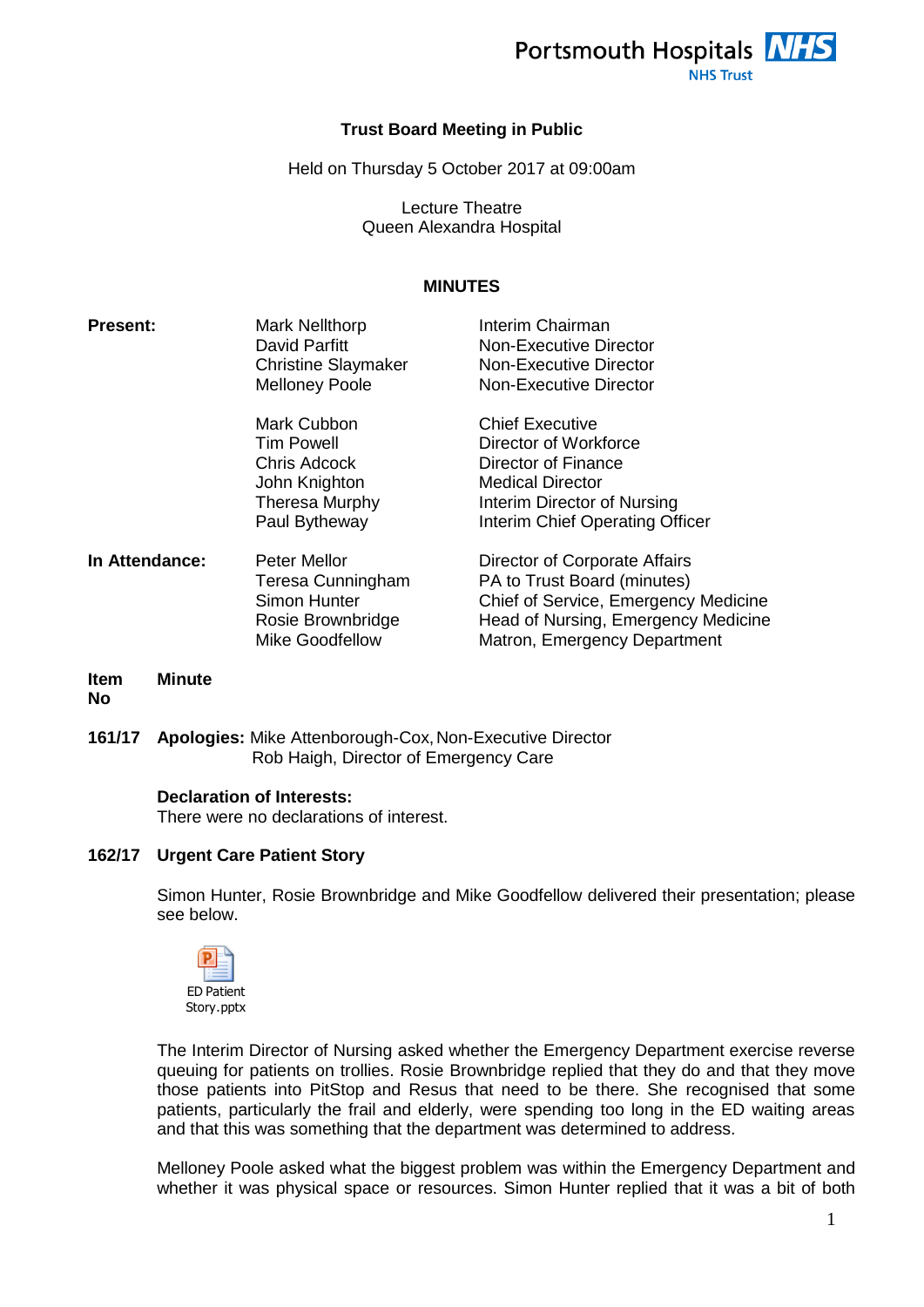and added that the number of patients being seen in the Emergency Department had increased from 240 to 360 per day since the redesign of the unit in 2010. There had been an increase in staffing levels to help compensate. Consultant Nurses are now a big part of the team and they are also training Advance Care Practitioners. Plans are being developed to increase the physical space in the unit.

Discussion followed regarding the Portsmouth demographic and the health issues related to the local area which had an impact on the Emergency Department.

The Interim Chairman expressed concern about the appropriateness of the admission of the lady referred to in the presentation and wondered whether being in hospital had been the best place for her rather than being seen by a GP at home. Simon Hunter considered the admission to have been appropriate as her symptoms had not eased when the ambulance crew had arrived on site so the hospital was definitely the right place for her. The real issue had been the delay in her pathway once she had arrived at the hospital.

Simon Hunter announced that the new Urgent Care Centre was expected to be 'up and running' by the  $1<sup>st</sup>$  November and that this would help to relieve some of the pressure within 'Majors'.

#### **163/17 Minutes of the Last Meeting – 7 September 2017**

The minutes were agreed as a true and accurate record.

## **164/17 Matters Arising/Summary of Agreed Actions**

All actions were completed or on the agenda.

#### **165/17 Notification of Any Other Business**

None.

## **166/17 Interim Chairman's Opening Remarks**

The Interim Chairman confirmed that an appointment had been made to both the Director of Communication and Engagement and Chief Operating Officer positions and that the Director of Nursing interviews were scheduled for Friday  $6<sup>th</sup>$  October.

The Interim Chairman was keen to express his thanks to all members of staff for their dedication, hard work and commitment. He fully acknowledged that there were some areas that needed improvement but wanted to recognise the quality of the services that were being provided overall.

#### **167/17 Chief Executive's Report**

The Chief Executive was keen to place on record his thanks to Sheila Roberts, the Interim Chief Operating Officer who had recently left the Trust. He was delighted to welcome Paul Bytheway as her replacement, as Interim Chief Operating Officer. He also confirmed that Dr Rob Haigh, Director of Emergency Care, would be leaving the Trust on the  $13<sup>th</sup>$  October to take up the role of Medical Director at Brighton and Sussex University Hospital NHS Trust.

The Chief Executive drew attention to the following key areas of his report:

- The Need to Stop Unsustainable Agency Spending
- 100 Dav Plan
- Leadership Changes
- Operational Challenges
- FAB Change Day
- Staff Congratulations
- Open Day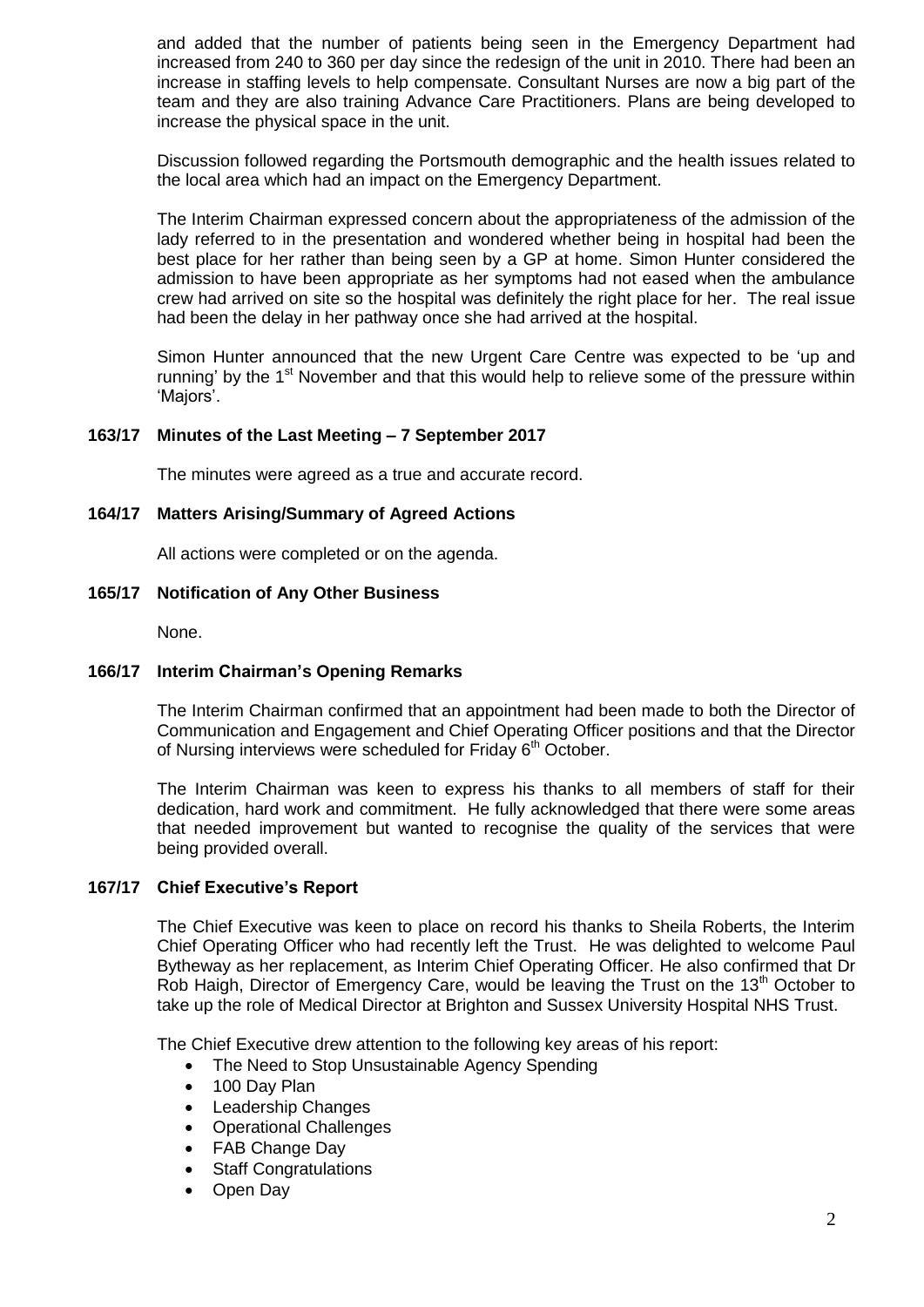The Chief Executive reflected on the FAB Change Day that had taken place on the  $25<sup>th</sup>$ September and how humbling it was to see the work that was currently going on and that had taken place in the past. This is building up to the FAB Change Week which starts on  $13<sup>th</sup>$  November, where there will be a huge range of programmes across the Trust to showcase the fantastic work that goes on. The National FAB team will be visiting the Trust on the 16<sup>th</sup> November.

The Chief Executive discussed his three key areas of concern:

- 1) Continued challenges around Urgent Care. Improvements are being made but there are still inconsistencies
- 2) The financial position and the scale of challenge we face
- 3) The Governance review. Good progress is being made but plans still need to be more robust



167.17c Team Brief - September 2017.pdf

The Chief Executive reported that there had been a two week period of a refreshed look at the Urgent Care programme during which there had been a 48 hour period where the hospital had been on a 'Green' bed status. There had also been two nights of zero patient moves and we had halved the number of outliers across the organisation during that period. The morale and energy throughout the Trust at that time was excellent and was a clear signal that progress is being made. There had also been a significant effort made by our partners. The difficulty is in maintaining the momentum and ensuring that the improvements are sustained. The Chief Executive felt that the Trust was now better able to identify areas of concern much sooner and, hopefully, resolve them in a timelier manner. A marked improvement has yet to be seen but there are subtle improvements and definite hope for the future.

# **168/17 Integrated Performance Report**

The Medical Director confirmed that the IPR was still being reviewed to identify the most useful presentation format. Meanwhile, the report for this month is in much more detail than last month.

# **Quality**

The Medical Director drew attention to the following areas, with supporting comment from the Interim Director of Nursing:

- Mental Health:
	- o The Trust continues to meet the Care Quality Commission (CQC) requirements to submit weekly compliance information in relation to the Section 31 Enforcement Notice Conditions
	- $\circ$  An external advisor is conducting ligature risk assessments across the organisation. An in-depth review of AMU is scheduled for 27th September
	- o There has been increased and sustained performance with Mental Health Risk Assessments for patients attending ED. The number of mental health attendances shows no significant trends.
- Infection Control:
	- $\circ$  MRSA The 2 cases referred in June to NHS England for their arbitration have been resolved. 1 case was assigned to Third Parties; 1 case has been assigned to the Trust as avoidable. The case involved a maternity patient who had become unwell whilst in labour. Following arbitration by NHS England, the Trust has been asked to provide assurance that appropriate screening programmes are in place for pregnant women who have increased risk factors (such as occupation)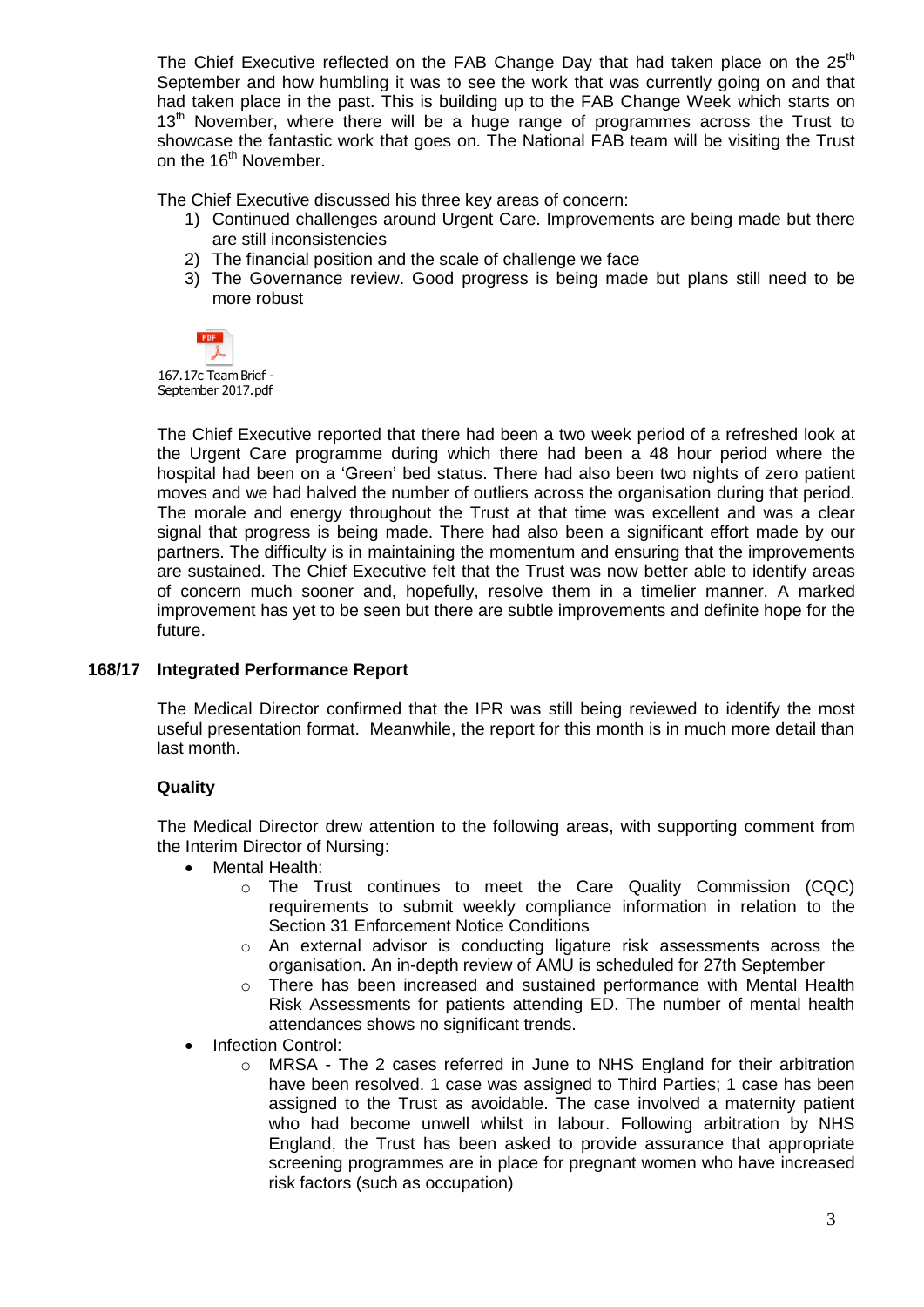- o C.Difficile The Trust reported 2 patients with C.Difficile attributed to the Trust
	- in August (1x Orthopaedics and 1x ITU) against a monthly objective of 4
- HSMR:
	- o Trust HSMR for the 12 months to May 2017 is 111.3; which is a slight decrease on the rate previously reported. This sits within a confidence interval of 106.4 – 116.34 and is significantly higher than expected
	- $\circ$  The Clinical Effectiveness and Mortality Steering Groups have been split, with a separate Mortality Review Group having been established. The factors contributing to the increase in HSMR continue to be investigated through this group
	- $\circ$  A coding change to PAS will ensure that the correct admission source is recorded against all those patients who are admitted from ED, which is currently circa 26,000 per annum. These patients will now be graded against a higher (corrected) mortality threshold.
	- $\circ$  A review of the delivery and recording of specialist palliative care across the Trust is to be conducted
- Patient Moves:
	- $\circ$  Although there has been a reduction in the number of patients moved, the non-achievement of the Medically Fit for Discharge (MFFD) backlog reduction across the whole health and social care system continues to necessitate the process of outlying to create acute bed capacity. As of 28th August the position is 136 patients behind trajectory. Weekly meetings with system partners are taking place to review contingency plans
	- $\circ$  As MFFD patient numbers have not reduced, the plan to reduce escalation capacity has not been delivered. This has caused difficulties in terms of providing staff and the cost of opening the capacity
- VTE VTE risk assessment figure for August has increased to 95.21% (subject to validation); compared to the July figure of 94.68%, thereby achieving the monthly target of 95%
- Dementia an increase in compliance with dementia screening in August. The concerns regarding consistently low performance have been formally escalated to the Medical Director. Initial discussions with IT are underway to determine if screening could be included on the BedView System to aid compliance. This will take some time to build into the system
- Mixed Sex Breaches there had been 3 occasions of non-clinically justified mixed sex accommodation breaches affecting a total of 23 patients in August. All 3 had been on the Respiratory High Care Unit (RHCU). Two breaches affected 8 patients, the remaining breach affected 7 patients; all were resolved within 24 hours
- Friends and Family:
	- o The ED response rate increased slightly from 11.3% to 11.7% in August.
	- $\circ$  The response rate has increased incrementally for the last 3 months from 9.1% – 11.7%; however, the rate remains below the national average of 12.8% (July data) and the contractual requirement of 15%
	- o Increased scrutiny of return numbers and escalation is being extended
	- o As part of the FFT contract provider review, additional opportunities for providing feedback (including text messaging and the provision of fixed kiosks) are being considered
- Falls There had been 2 confirmed severe harm falls incidents in August; both incidents had been reported as SIRIs and are currently under investigation:
	- o 1 fall within Emergency Medicine (AMU) resulting in severe harm
	- $\circ$  1 fall within MSK had been reported as causing moderate harm; however, was found to be severe harm at initial panel, and as such has been reported as a SIRI

# **Operations**

The Interim Chief Operating Officer drew attention to the following within the report. He will give a full report at the next meeting when he has been here a little longer and is better able to appraise progress: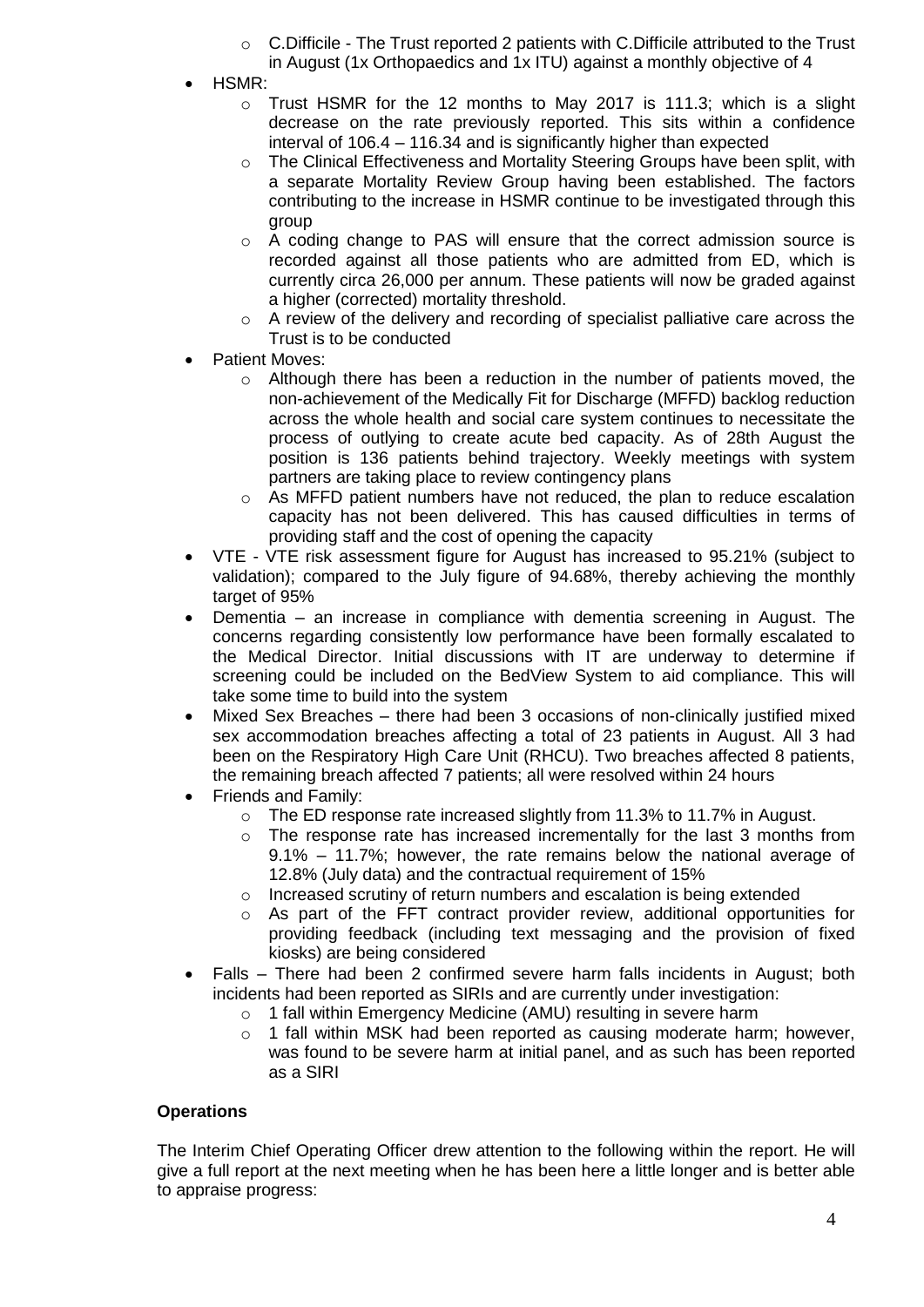- A&E performance had been 73.95% (against the improvement trajectory of 88%). There had been 5 breaches of the 12 hr Trolley Wait Standard
- MFFD The average number of MFFD patients occupying acute beds was 246/day
- RTT RTT standard 91.13% (against the improvement trajectory of 92%)
- Diagnostics the 6 week Diagnostic standard performance was 98% and thus not achieved (standard 99%)
- Cancer 7 of the 8 key national cancer standards had been achieved

Melloney Poole remarked that the summary outcome for August provided false assurance in some areas as the detail behind the headlines was somewhat different.

She recognised the huge amount of work that has been undertaken around Mental Health but remarked that merely submitting data will not resolve the ligature risks. She noted that there was no visible trend regarding mental health attendances and didn't think that there could be because of the nature of reporting; she asked if there was another set of metrics that could be used in order to provide a fuller picture. The Medical Director replied that he has set up a task and finish group around a ligature mitigation plan. He agreed that there was an issue with the reporting of attendances.

Christine Slaymaker noted that to provide the necessary mental health staffing was very expensive and asked where the responsibility for those costs lies. Is it the responsibility of Portsmouth Hospitals NHS Trust or that of our partners? The Medical Director replied that at the start of the process it had not been clear, however during the last month the service specification arrangements for a properly commissioned service had been agreed with the CCG and will be finalised over the next few weeks. The availability of mental health nurses is a challenge as there is a shortage nationally. The Trust is currently dependent on temporary staff however we are looking with our partners at a joint strategy on how best to share the mental health staffing resource to provide a quality sustainable service.

David Parfitt asked what had happened to cause the decline in A&E performance in August and asked what the current position was regarding medically fit for discharge patients. The Chief Executive replied that there had been internal and external staffing shortages in August on top of the normal vulnerabilities. David Parfitt expressed concern at the Trust encountering the same issues during the next set of holidays. The Chief Executive replied that the Trust was recruiting to vacant posts but would still be reliant on temporary staff until those posts are filled. The Trust is aware of the shortages and is putting plans in place to try and avoid any recurrence and was seeking assurances from our partners that they are doing the same.

Christine Slaymaker asked if our HSMR data was recorded in the same way as other Trusts. The Medical Director replied that there had been some inconsistencies that would affect the figures, such as admission recording and the recording of palliative care. The issues are being worked through with the Dr Foster group. The Interim Chairman remarked that whilst it is obviously important that our data is accurate, we need to remember that each statistic represents a person and not to lose sight of this.

## **Finance**

The Director of Finance explained that the Trust's significantly challenged financial position has arisen as a result of the material structural challenges which have been accrued over the last 4 years, the material financial deficit resulting from demand outstripping efficient and effective operating capacity, cost improvement requirements significantly in excess of the base level requirement contained within the national tariff and additional in year obligations and the cost of servicing the accrued debt.

The financial improvement requirement requires step changes to be achieved in the structural and system issues as well as internal productivity and efficiency measures. These step changes have not been achieved for the reasons we have discussed in relation to other challenges in relation to performance, and many of these are not influenceable by the Trust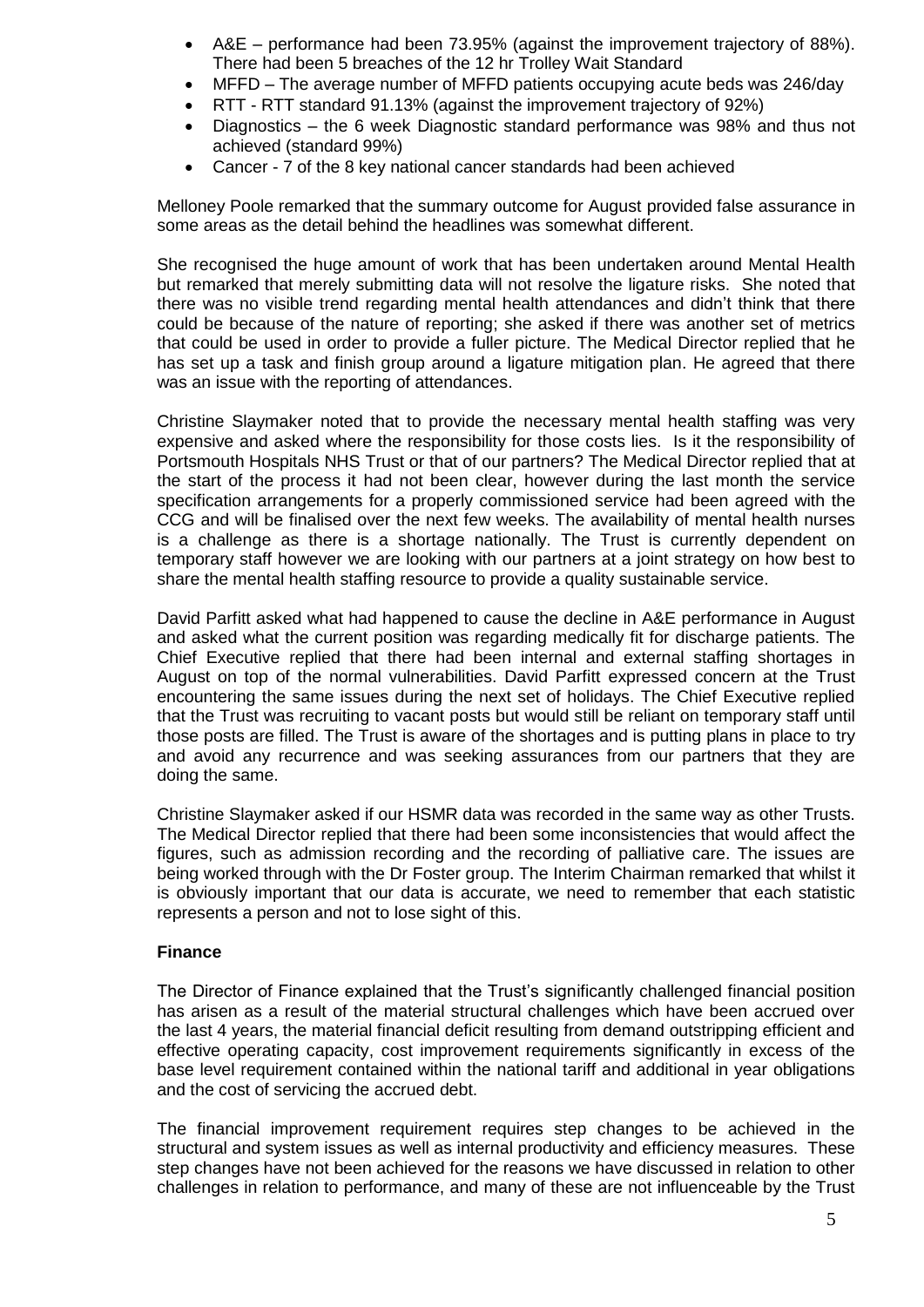alone in the short term.

Addressing these issues is a major part of the Trusts focus for the remainder of the financial year. These challenges which are reflected in the year to date financial position equally apply to the Trust's forecast which is currently being finalised.

# **Workforce**

The Director of Workforce drew attention to the following areas of the report:

- The total workforce capacity had decreased by 66 FTE to 6911 FTE in August 17 and is 44 FTE over the new funded establishment. Significant workforce challenges remain in specific areas with some vacancies for key posts such as nursing, consultants and middle grades across the Trust. An action plan is needed and the Director of Workforce will include an executive plan in his update for the next Trust Board meeting
- The temporary workforce capacity had decreased by 27 to 482 FTE in August 17 and comprised 7.0% of the total workforce capacity. This is a small decrease in comparison to July 17. A £1m cost reduction is required to get the Trust under the agency spend ceiling put in place by NHS Improvement. The Director of Workforce will bring the NHS Improvement Board escalation process to the meeting next month.

## **Action: Director of Workforce**

- A recruitment plan and a sustainable plan for Bank staff is required for the next 6 months. The Trust will try to deploy staff over the winter to ensure staffing levels are adequate across the Trust. To ensure that there is appropriate control and grip going forward all posts will be going through the workforce control panel
- The number of shifts that have breached the capped rates or are off-framework have increased by 941 shifts to 3013 shifts during August
- The evidence collected for August indicated that overall staffing levels have decreased from 103.2% to 102.6% compared to planned levels
- The evidence collected for August indicates that overall CHPPD is 4.9 hours for RNs. This is similarly reported in the previous month and 2.9 hours for HCSWs
- Appraisal compliance has decreased and currently records at 77.7% in August which is below the 85% target
- Essential skills compliance increased to 88.7%, and continues to record above the 85% target
- Fire Safety (face to face training) increased to 68.8%
- Information Governance Training has decreased to 88.6%. This is below the Information Governance Training target (95%)
- Sickness Absence Rate (12 month rolling average) maintained at 3.9% in July and remains above the target. In-month sickness absence decreased to 3.4% in July and is above the target
- No whistleblowing referral and safeguarding referrals were reported in August 17. However, 1 professional registration referral took place in August 17

The Interim Chairman asked if it was true that the flu vaccination takes three weeks to take effect. The Medical Director confirmed that this was correct.

Christine Slaymaker noted that the Trust was over establishment in some areas and asked if this was being reviewed. The Director of Workforce confirmed that it was and that this would most likely be resolved through redeployment. Christine Slaymaker assured that her interest was to ensure that our valuable staff resource was being utilised properly.

David Parfitt broached the subject of staff retention. The Director of Workforce agreed that this would be an important part of the overall Workforce strategy. It is apparent there are pockets of high turnover and he will be focusing mainly on those areas. He will include a focused retention plan in his update at the next Trust Board meeting. The Chief Executive added that the Trust turnover rate is 2% higher than its target and that instead of resorting to temporary staff it needs to improve staff retention and lower turnover.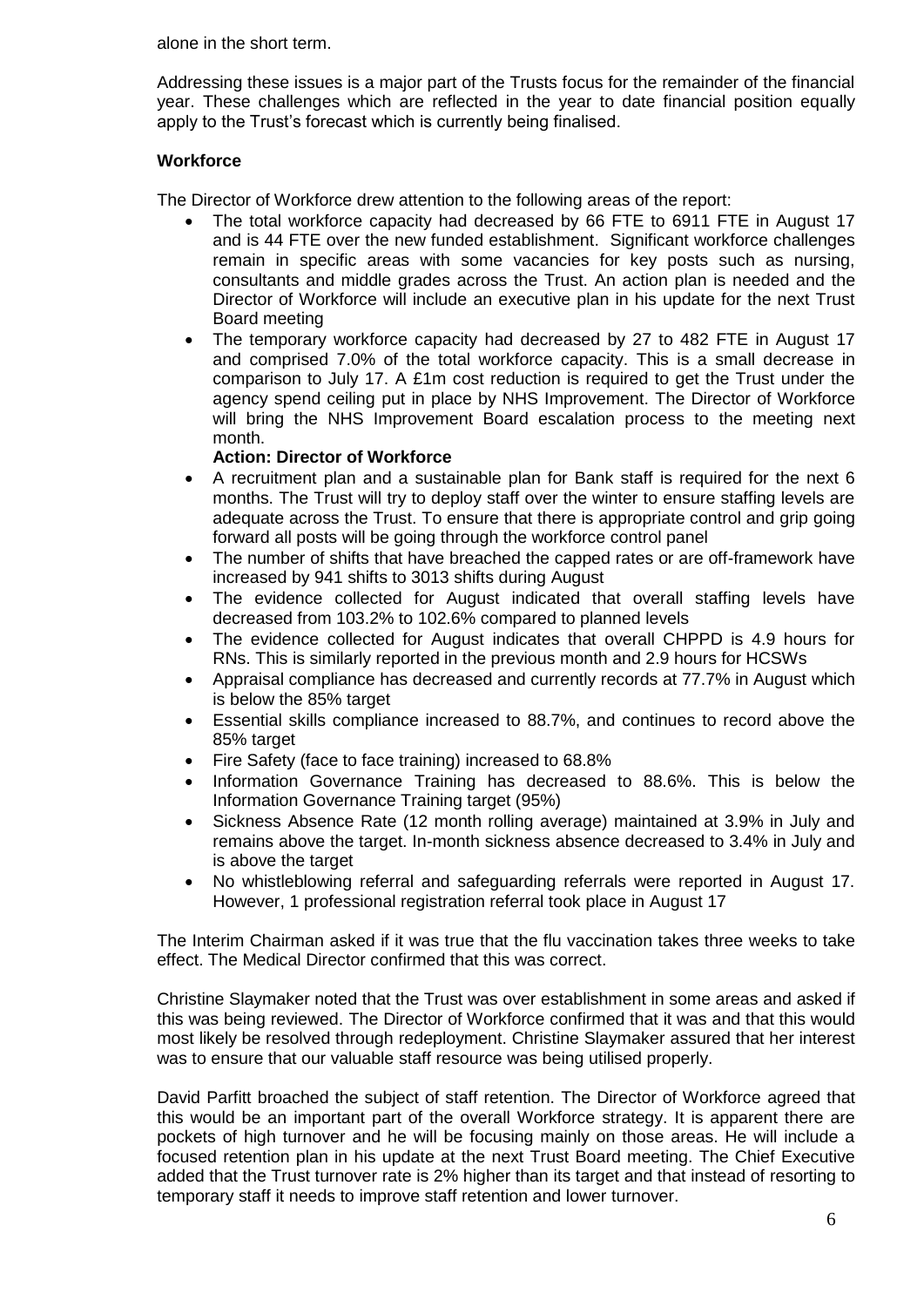## **169/17 Care Quality Commission Update**

The Interim Director of Nursing drew attention to the highlights below. Further detail is contained within the report provided.

- Establishment of a Compliance and Regulation Steering Group, reporting to the Governance and Quality Committee, to provide assurance that there is continuous and measurable improvement in compliance with the requirements of the CQC
- Quality Improvement Plan Phase 1:
	- o Quality Improvement Plan Phase 1 published 1st September 2017 to deliver the requirements of the Section 29a Warning Notice. Plan underway for Phase 2
	- $\circ$  Of the 22 actions in Phase 1 of the Quality Improvement Plan 6 have exceeded their deadline; 5 of which are currently rated as amber; the rag rating for these will be amended accordingly
- Section 31 (AMU) issued 3rd March 2017 following inspection 28th February 2017:
- The Trust ensures staffing is at the required level and continues to report compliance to the CQC fortnightly, detailing all incidences where staffing has not been achieved and the actions taken to mitigate risks
- Section 31 (Mental Health) issued 12th May 2017 following inspection 10th and 11th May 2017:
	- o The Trust continues to submit weekly compliance information to the CQC as required
	- o The Trust-wide ligature risk assessment, undertaken by Solent NHS Trust, commenced on 1st August 2017. An in-depth review of AMU is scheduled for 27th September 2017
- Section 29a re-issued 4th July 2017 following inspections 16th, 17th and 28th February and 10th and 11th May 2017:
	- $\circ$  'Quality Improvement Plan Approach Phase 1' published 1<sup>st</sup> September 2017 to deliver requirements
- Section 31 (Diagnostic and Screening Procedures) issued 28 July 2017:
	- $\circ$  Weekly data submission to the CQC commenced 6th September. No further correspondence received from the CQC to date
- CQC Specialist Inspector contacted; dialogue opened for direct questions if required
- The Board is asked to agree the level of detail it wishes to receive regarding the action plans to support the delivery of all the Regulatory requirements

The Interim Director of Nursing reported that there is a clear sense of support from the CCG, partners and Health Education England. A full evidence report will be provided on  $25<sup>th</sup>$ October. She added that the aspiration is that the Mental Health Board will oversee the governance structure and ward standards for our patients and community who access our services. There have been 4 unannounced independent mock CQC inspections carried out with a  $5<sup>th</sup>$  being undertaken today. She added that these inspections were welcomed and had been most useful.

The Interim Director of Nursing confirmed that she would like to have an external review of MCA and DoLS arrangements within the Trust in October that would generate an Action plan that would help improve confidence with patients.

Christine Slaymaker was disappointed that we still seemed to be reliant on outsiders to point out issues with regards to basic levels of care, in particular dignity. The Interim Director of Nursing recognised that sometimes the desire to move patients through the Unscheduled Care pathway had resulted in a compromise of their dignity. These failings must be recognised by our staff and rectified immediately. More effective processes were being introduced and breaches were being monitored in real time.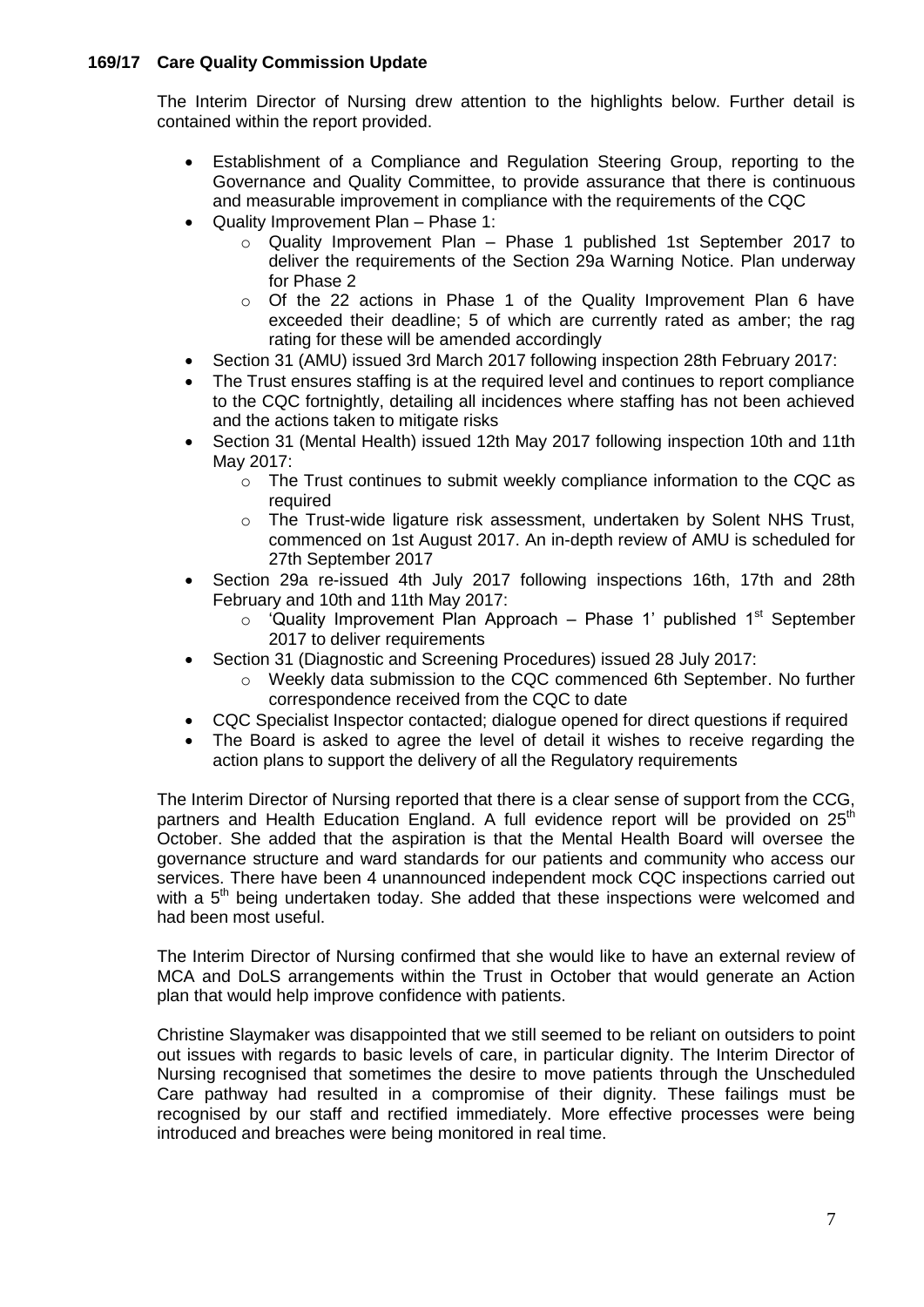# **170/17 Quality Performance Report (Serious Incidents Requiring Investigation)**

The Interim Director of Nursing informed that the content and format of future SIRI reports was under review to ensure that they were as informative as possible. She presented the current report and drew attention to:

# **SIRI summary – August 2017**

- A total of 16 SIRIs had been reported in August; 5 breaches of DTA and 11 clinical SIRIs, 1 of which was a Never Event:
	- o 2 x Alleged physical abuse of patient
	- o 2 x Avoidable level 3 hospital acquired pressure damage
	- o 1 x Unexpected death of patient, potential failure to recognize deterioration
	- o 1 x Fall resulting in fractured neck of femur
	- o 1 x Fall resulting in open fracture to wrist
	- o 1 x Death of premature baby born with fractured spine
	- o 1 x Missed diagnosis of sigmoid tumour
	- o 1 x Alleged sexual abuse of patient
	- $\circ$  1 x Wrong site surgery; incision made on incorrect toe Never Event
- This compares to 10 clinical SIRIs that had been reported in July
- Of the 11 clinical SIRIs reported in August; all patients or relatives where applicable or appropriate, were informed of the incident within the deadline and are aware of the on-going investigation with the exception of 1 instance within Medicine CSC
- 152 SIRIs remain open on STEIS (Compared with 149 in July), 97 of these are Breaches of DTA
- 47 SIRIs are undergoing investigation within the Trust (14 DTA breaches)
- 10 clinical SIRIs have had their investigation completed and the reports have been submitted to the Commissioner for their review and sign off, all of these await closure by the CCG
- 2 events, on completion of investigation and receipt of post mortem, were agreed with the CCG to be downgraded from SIRI status. One was a fall which had occurred in July 2017 within Medicine CSC and one relating to a cardiac arrest following removal of central line which had occurred in May within CHAT CSC

## **September 2017**

As of 14/09/2017 4 Clinical SIRIs have been confirmed

David Parfitt asked if the police became involved when there is an alleged assault. The Interim Director of Nursing confirmed that the incidents were referred to the police at the earliest opportunity.

## **171/17 Example of Complaints**

The Interim Director of Nursing presented the report and highlighted the following key points:

- Complaint 1:
	- o Unhappy with father's discharge process and that he had been discharged with a catheter in place, which the family had been unaware of and no provisions had been put in place for the catheter. Also lack of communication with District Nurses
	- o Improvements as a result of complaint:
		- This complaint highlighted a serious weakness in the use of the Discharge Lounge as an overnight facility. Confirmation has been given that the Discharge Lounge is no longer being used for patients staying overnight
	- o Domain: Safe and Responsive
	- o Actions already undertaken
- Complaint 2:
	- o Unhappy with long wait in Day Surgery Unit for procedure to take place and cold environment
	- o Improvements as a result of complaint: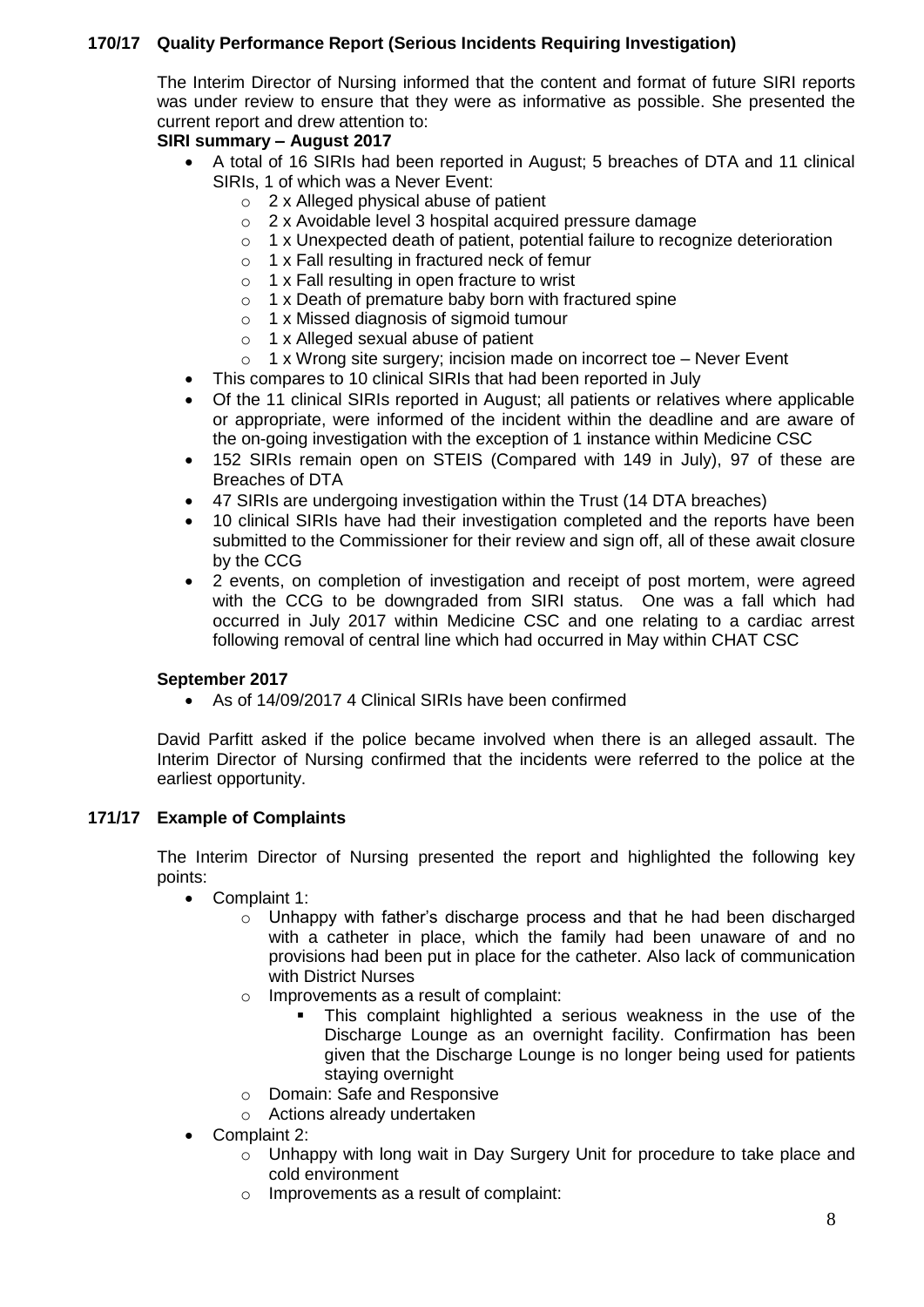- The letter that is sent to patients with confirmation of their procedure date now advises that theatre lists are subject to change that can result in delays when attending Day Surgery
- o Domain: Well Led and Responsive
- o Actions already undertaken

The Interim Director of Nursing remarked that important lessons had been learnt about communication and discharge processes. The key is to build confidence with patients. The Chief Executive added that both complaints had occurred as a consequence of poor planning and execution.

#### **172/17 Quarterly Complaints Report**

The Interim Director of Nursing drew attention to the following main areas:

- 142 formal complaints had been received (17% reduction from Quarter 4 2016/17 and 28% reduction from Quarter 1 of previous year
- 100% had been acknowledged within national standard of 3 working days
- 1,506 contacts had been received by PALS, 91% were resolved within 5 working days
- 1,725 compliments/plaudits had been received

David Parfitt noted that the level of Doctors attending complaints training was low. The Medical Director agreed and that he was working to address that.

#### **173/17 Medical Revalidation**

The Medical Director presented this item and drew attention to the following key points:

- Portsmouth Hospitals NHS Trust (PHT) has a Revalidation process that is compliant with national guidelines of governance and quality assurance.
- 400 Doctors completed the first round of revalidation
- 0 Doctors reported for non-engagement
- The Medical Directors' revalidation is due in 2019
- The Board is asked to approve the revalidation process
- The quality of appraisals is good and is benchmarked. Compliant in most areas and rated at a good standard
- More medical appraiser trainers are needed
- Overall the system is working well

#### **174/17 Trust Guardian Report**

The Medical Director presented this item on behalf of Dr Phil Young and drew attention to the following key discussion points. Dr Young could be invited back to a future Trust Board meeting if any further clarification was needed.

- Exception Reports
- Work Schedule Reviews
- Locum Data
- Vacancy Report
- Fines
- Hours monitoring/Diary Card Exercises
- Guardians Comments

Melloney Poole asked whether Dr Young felt that the Trust was managing this responsibility well. The Medical Director felt that Dr Young would reply that the Trust was on a par with most others. She also noted that at least 70 Junior Doctor deanery posts were not filled and asked why that was. The Medical Director replied that this was not an issue unique to Portsmouth Hospitals NHS Trust, however the Trust does need to make itself as an attractive workplace as is possible in order to recruit more Junior Doctors. The Director of Workforce has asked Paul Sadler to produce a report for the Senior Management Team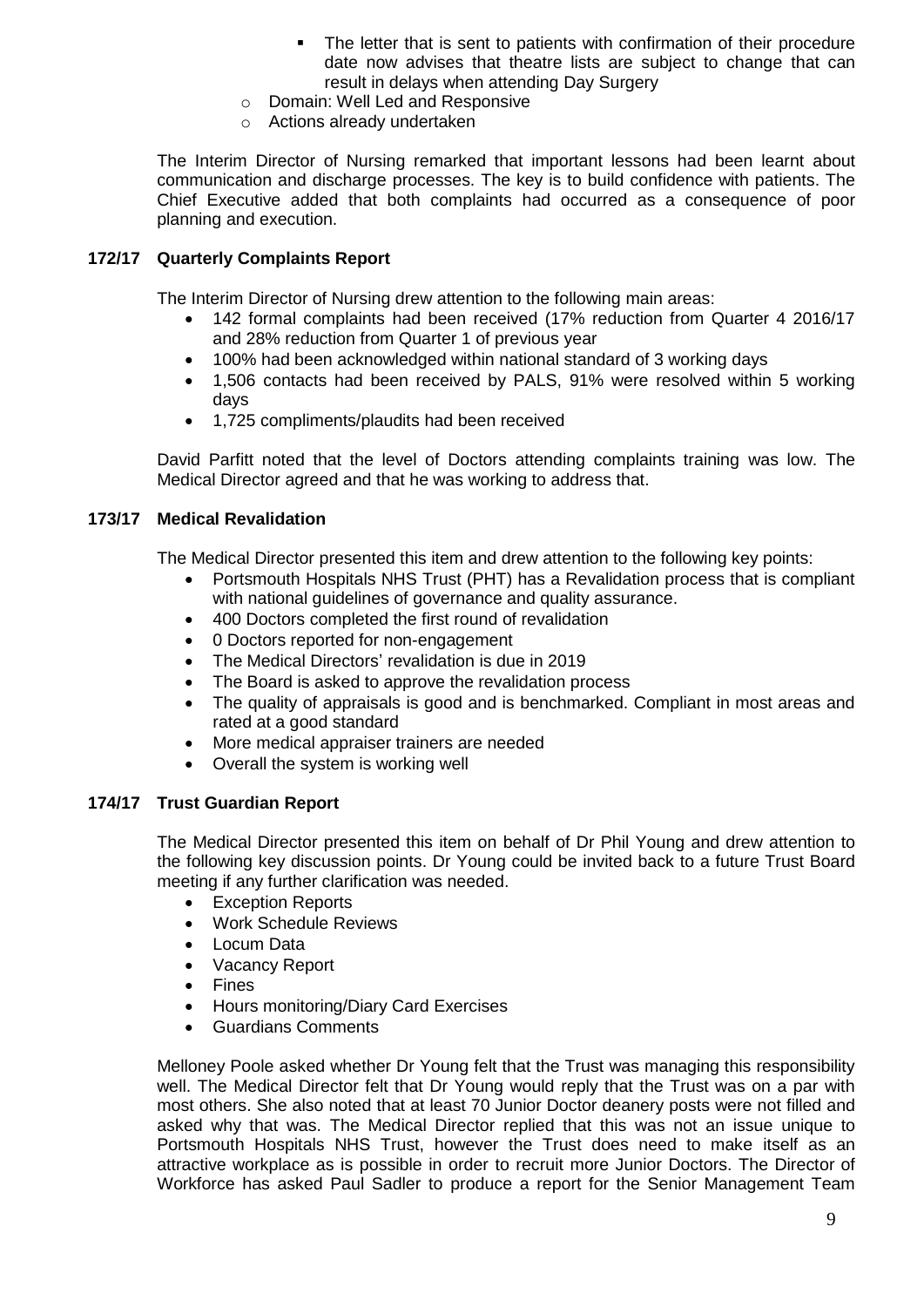meeting around 'Red Flag' posts and he will share this at the Trust Board meeting in December.

## **Action: Director of Workforce**

#### **175/17 Board Assurance Framework**

The Director of Corporate Affairs reported that the Board Assurance Framework (BAF) had been reviewed and revised to ensure that any risks to the achievement of the strategic priorities were clearly expressed and that the management of those risks was clearly articulated and controlled. The Director of Corporate Affairs thanked Lois Howell for carrying out the review and presented the BAF, drawing attention to the following key points:

- The Well-Led Review Framework issued by the Trust Development Authority (TDA), now part of NHS Improvement, requires all trust boards to have in place "…clear and effective processes for managing risks, issues and performance…" (Key Line of Enquiry (KLOE) 5)
- The Trust has had a Board Assurance Framework (BAF) in place to support the management of strategic risks in the Trust for several years. However, in its report of 24.08.17, the Care Quality Commission (CQC) required the Trust to "review the Board Assurance Framework, board minutes and processes for reporting to the Board to ensure risks are identified and managed by the Trust" (CQC report 28.08.17, page 5)
- The format and content of the Trust's BAF have consequently been reviewed and revised, with the intention of:
	- o ensuring strategic priorities and the risks to their delivery are clearly expressed
	- $\circ$  articulating the known causes of those risks, to support their improved management
	- o describing the methods by which the risks are currently managed or controlled
	- o recording relevant assurance available to the Trust to indicate whether current management is effective
	- $\circ$  describing plans for further management / control of the risk and for obtaining additional assurance and the effectiveness of risk management
	- o allocating responsibility for the delivery of those plans and measuring the progress and effectiveness
- Changes to Board operation to ensure that the BAF becomes an integral part of the Board's practice and an effective tool in the management of strategic risk / delivery of strategic priorities are also proposed:
	- i. that in future the BAF should be updated and reported to the Board on a quarterly basis, as part of a suite of documents also to include
		- a quarterly report on delivery of the Trust's strategic priorities
		- **a** quarterly report on high level operational risks
	- ii. that all Board and board sub-committee agendas include prompts to consider whether any agenda item and/or associated discussion should be added to or reflected in the BAF
	- iii. that the Board should formally refer the approved BAF to the Audit Committee each quarter, so that it can be taken into account in the development of the Trust Audit Plan
	- iv. that the Board should formally refer the approved BAF to the Finance and Performance Committee each quarter, so that it can be taken into account in the development of the Trust's capital programme
- The associated proposed changes to the Trust's Risk Management Strategy are set out elsewhere on the Board's agenda
- The Board is asked to:
	- 1 adopt the Board Assurance Framework set out at appendix 1, with or without amendment, as required
	- 2 approve, in principle, the amendments to the Trust Risk Management Strategy set out at i - iv above (these amendments are included in the associated paper proposing a revised Risk management Strategy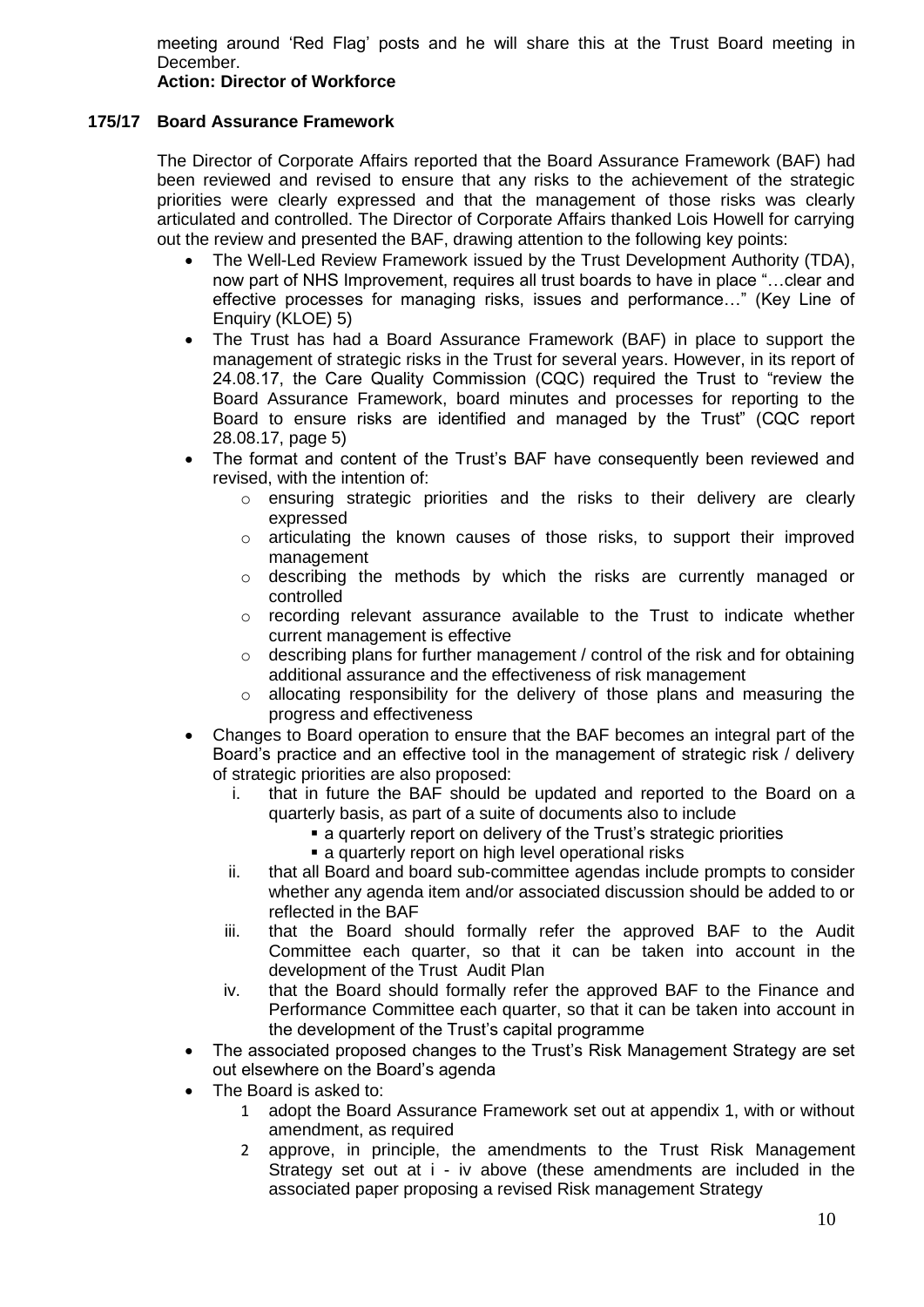The Board Assurance Framework will become part of the annual work plan of the Trust Board of Directors, in support of the Board's delivery of the Trust's strategic priorities

The Board reviewed the paper in detail and agreed on the new format and collectively thanked Lois for the work that she had carried out.

The Director of Corporate Affairs reminded that the BAF is a dynamic and working document that is being updated constantly and sought agreement of the four points above:

- i. Frequency the report should be presented to Trust Board. It was agreed for the report to come monthly for the first three months and quarterly thereafter
- ii. Agreed
- iii. Agreed
- iv. Agreed

David Parfitt asked whether the risk scores were net or gross of mitigations. The Director of Corporate Affairs confirmed that they were net scores.

The Interim Director Nursing asked if there was a review underway of how the CSCs report risks up to the senior management team. The Director of Workforce replied that the risk management structure was under review and that CSC's would be included as part of that. Christine Slaymaker felt that there needed to be an 'educational programme' throughout the organisation on the management of risk. The Chief Executive agreed saying that the priority was to get a functional BAF in place and then next to ensure that the rest of the organisation understands how it works.

# **176/17 Department of Infection Prevention Committee Annual Report**

The Medical Director presented this report and drew attention to the following highlights:

- The Trust had 33 cases of Clostridium difficile infection against an objective of 40 cases, therefore achieving its objective
- The Trust had 1 unavoidable case of MRSA bloodstream infection attributed to the organisation and performed better than the national average for MRSA bloodstream infections by occupancy/activity
- The Trust had achieved its lowest rate of MSSA bloodstream infection since 2012. This is better than the national average
- 11,974 clinical reviews had been carried out by the IP Team
- The Team had a 34% increase in referrals for vascular access intervention and assessment. 780 PICC/midlines, and 132 cannulas were placed by the Team
- The Team carried out 527 peer-review NPSA audits in 2016/17, compared with 392 the previous year
- 69.0% of frontline staff had received the influenza vaccine compared with 63.2% across England

The Chief Executive complimented the Medical Director on his successful report and asked that he feedback his comments to the 'Team'.

## **177/17 Urgent Care Transformation Programme**

This report was duly noted.

## **178/17 Charitable Funds Update**

The Director of Corporate Affairs highlighted the following key points:

- Total Funds Portsmouth Hospitals NHS Trust General Charitable Fund had a fund balance of £1,436,000 as at 31st August, 2017
	- o Charitable Income During the month, the charity received donations, legacy and fundraising income of £46,000.
	- $\circ$  Charitable Expenditure During the month, expenditure of £59,000 had been